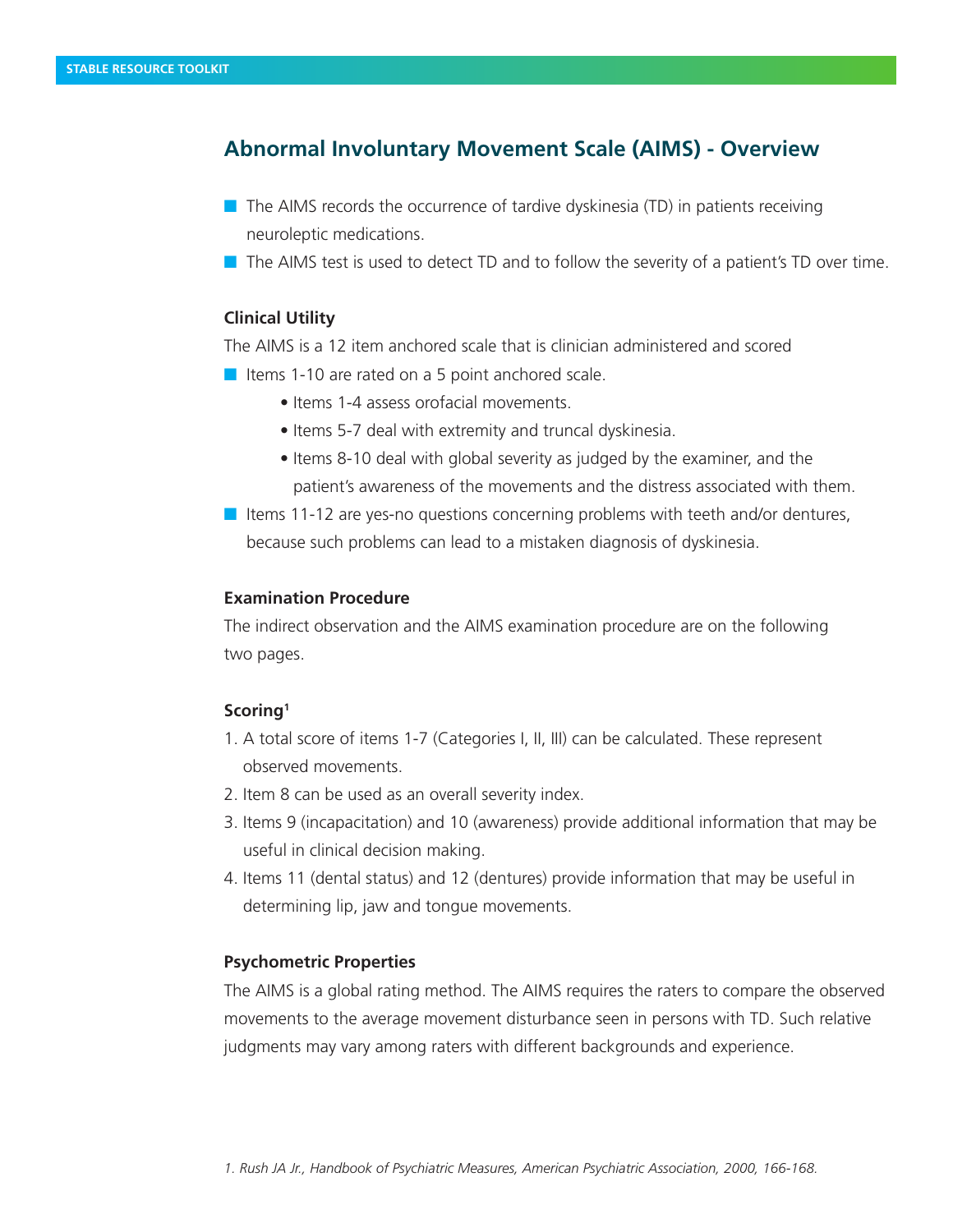## **AIMS Examination Procedure**

Either before or after completing the AIMS on the following page, observe the patient unobtrusively at rest (e.g., in the waiting room).

The chair to be used in this examination should be a hard, firm one without arms.

#### **Questions**

- 1. Ask the patient whether there is anything in his or her mouth (such as gum or candy) and, if so, to remove it.
- 2. Ask about the *current* condition of the patient's teeth. Ask if he or she wears dentures. Ask whether teeth or dentures bother the patient *now*.
- 3. Ask whether the patient notices any movements in his or her mouth, face, hands, or feet. If yes, ask the patient to describe them and to indicate to what extent they *currently* bother the patient or interfere with activities.
- 4. Have the patient sit in chair with hands on knees, legs slightly apart, and feet flat on floor. (Look at the entire body for movements while the patient is in this position.)
- 5. Ask the patient to sit with hands hanging unsupported -- if male, between his legs, if female and wearing a dress, hanging over her knees. (Observe hands and other body areas).
- 6. Ask the patient to open his or her mouth. (Observe the tongue at rest within the mouth.) Do this twice.
- 7. Ask the patient to protrude his or her tongue. (Observe abnormalities of tongue movement.) Do this twice.
- 8. Ask the patient to tap his or her thumb with each finger as rapidly as possible for 10 to 15 seconds, first with right hand, then with left hand. (Observe facial and leg movements.)
- 9. Flex and extend the patient's left and right arms, one at a time.
- 10. Ask the patient to stand up. (Observe the patient in profile. Observe all body areas again, hips included.)
- 11. Ask the patient to extend both arms out in front, palms down. (Observe trunk, legs, and mouth.)
- 12. Have the patient walk a few paces, turn, and walk back to the chair. (Observe hands and gait.) Do this twice.